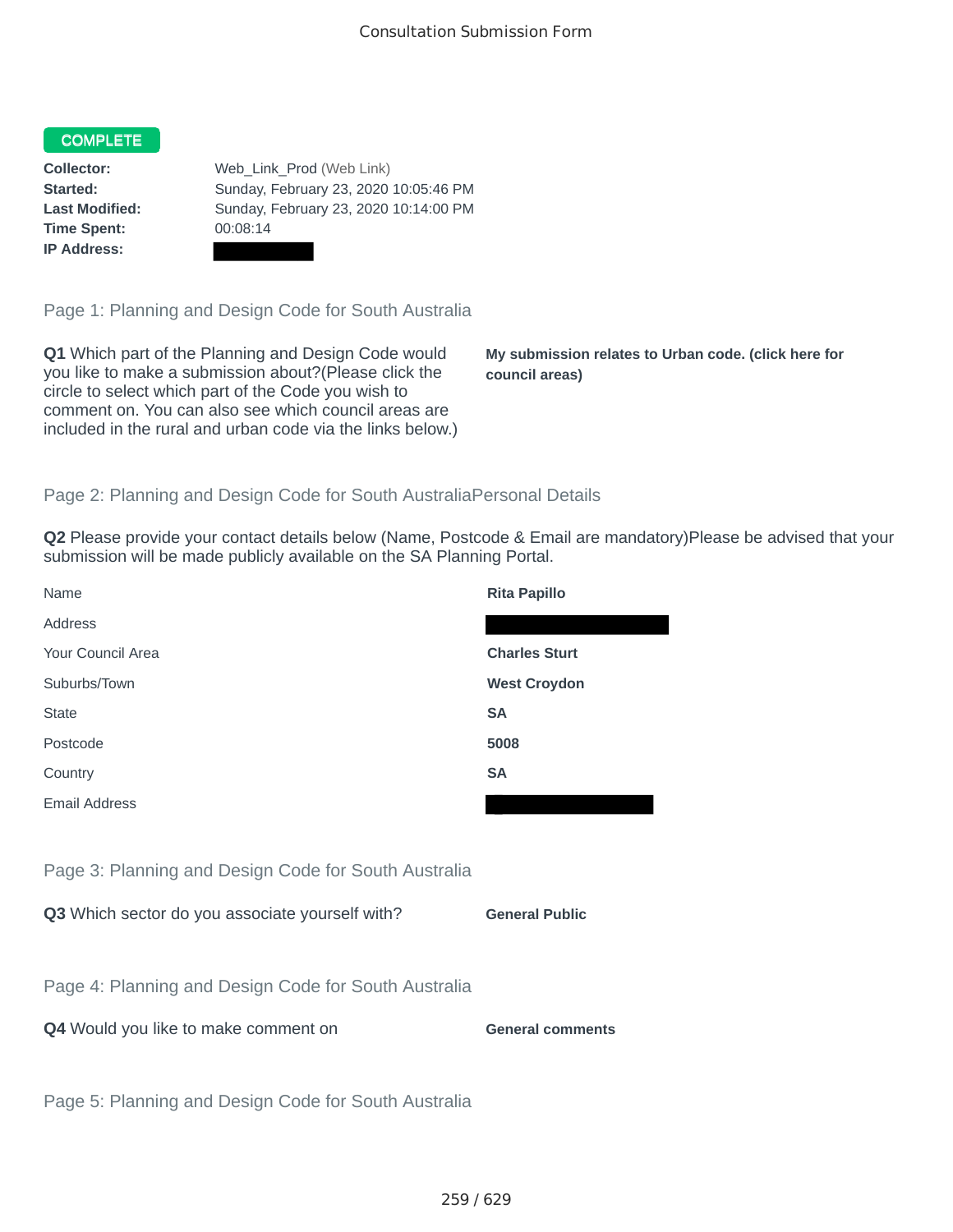# Consultation Submission Form

| Q5 Enter your feedback for Rules of Interpretation                                                              | <b>Respondent skipped this question</b> |
|-----------------------------------------------------------------------------------------------------------------|-----------------------------------------|
| Q6 Enter your feedback for Referrals                                                                            | <b>Respondent skipped this question</b> |
| <b>Q7</b> Enter your feedback for Mapping                                                                       | <b>Respondent skipped this question</b> |
| Q8 Enter your feedback for Table of Amendments                                                                  | <b>Respondent skipped this question</b> |
| Page 6: Planning and Design Code for South Australia                                                            |                                         |
| Q9 Please enter your feedback for overlaysclick next at<br>the bottom of the page for next topic                | <b>Respondent skipped this question</b> |
| Page 7: Planning and Design Code for South Australia                                                            |                                         |
| Q10 Please enter your feedback for zones and<br>subzonesclick next at the bottom of the page for next<br>topic  | <b>Respondent skipped this question</b> |
| Page 8: Planning and Design Code for South Australia                                                            |                                         |
| Q11 Please enter your feedback for general policyclick<br>next at the bottom of the page for next topic         | <b>Respondent skipped this question</b> |
| Page 9: Planning and Design Code for South Australia                                                            |                                         |
| Q12 Please enter your feedback for Land use<br>Definitionclick next at the bottom of the page for next<br>topic | <b>Respondent skipped this question</b> |
| Page 10: Planning and Design Code for South Australia                                                           |                                         |
| Q13 Please enter your feedback for Admin<br>Definitionsclick next at the bottom of the page for next<br>topic   | <b>Respondent skipped this question</b> |

Page 11: Planning and Design Code for South Australia